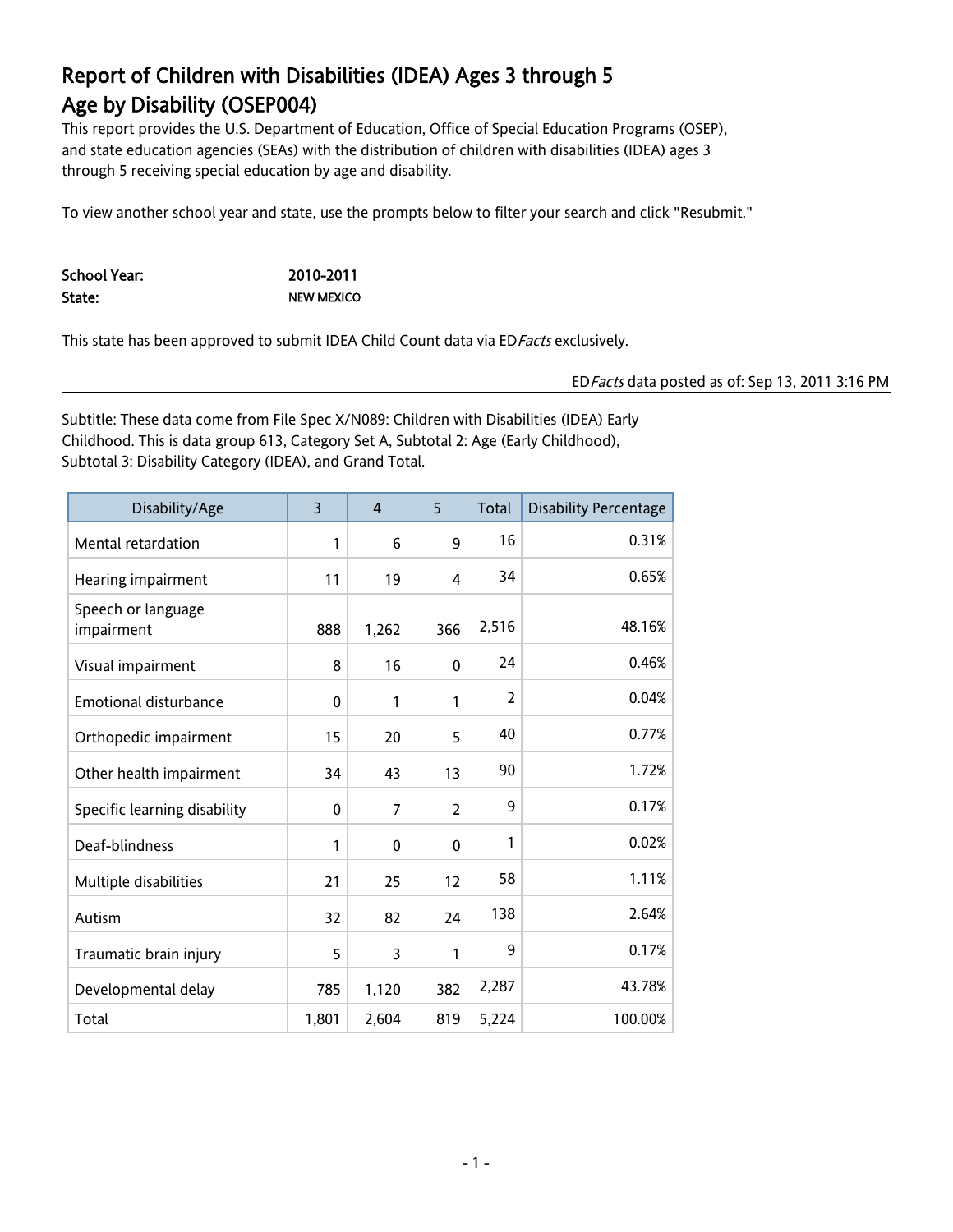This report provides the U.S. Department of Education, Office of Special Education Programs (OSEP), and state education agencies (SEAs) with the distribution of children with disabilities (IDEA) ages 3 through 5 receiving special education by age and disability.

To view another school year and state, use the prompts below to filter your search and click "Resubmit."

School Year: 2010-2011 State: NEW MEXICO

This state has been approved to submit IDEA Child Count data via ED Facts exclusively.

EDFacts data posted as of: Sep 13, 2011 3:16 PM

Age Percentage Distribution

| Age   | Age Percentage |
|-------|----------------|
| 3     | 34.48%         |
| 4     | 49.85%         |
| 5     | 15.68%         |
| Total | 100.00%        |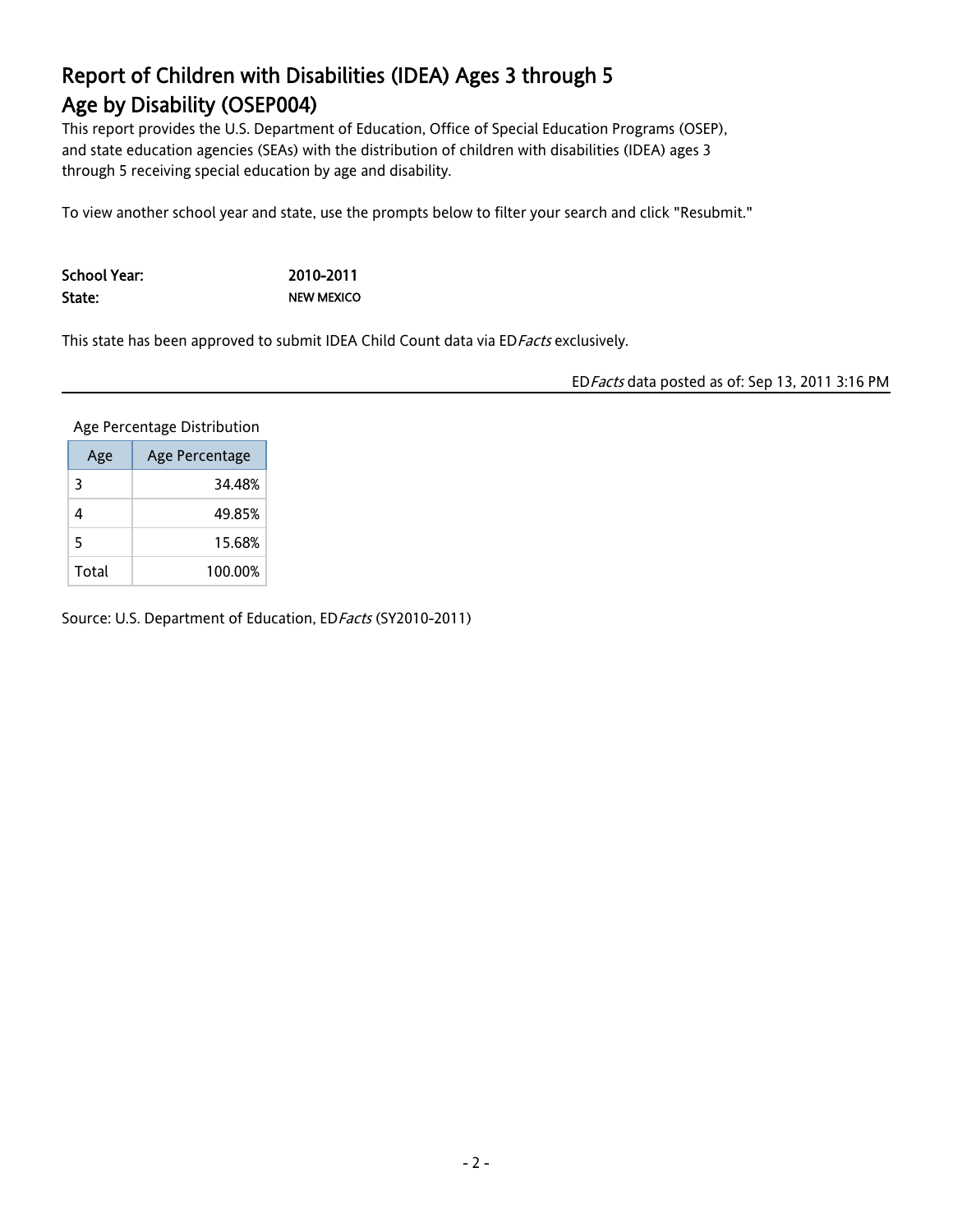#### Report of Children with Disabilities (IDEA) Ages 3 through 5 Race/Ethnicity by Disability (OSEP005)

This report provides the U.S. Department of Education, Office of Special Education Programs (OSEP) and state education agencies (SEAs) with the distribution of children with disabilities (IDEA) ages 3 through 5 receiving special education by discrete race/ethnicity and disability. These data come from EDFacts.

School Year: 2010-2011 State: NEW MEXICO

This state has been approved to submit IDEA Child Count data via ED Facts exclusively.

EDFacts data posted as of: Sep 13, 2011 5:07 PM

Subtitle: These data come from File Spec X/N089: Children with Disabilities (IDEA) Early Childhood. This is data group 613, Category Set B, Subtotal 3: Disability Category (IDEA), and Subtotal 4: Racial Ethnic, and Grand Total Subtotal 4: Racial Ethnic are calculated fields only for SY2006-07, SY2007-08 and SY2008-09

| Disability/Race-Ethnicity     | American Indian<br>or Alaska Native | Asian       | <b>Black or</b><br>African<br>American | Hispanic/<br>Latino | Native Hawaiian or<br><b>Other Pacific Islander</b> | White | Two or<br>more<br>races | Total | Disability<br>Percentage |
|-------------------------------|-------------------------------------|-------------|----------------------------------------|---------------------|-----------------------------------------------------|-------|-------------------------|-------|--------------------------|
| Mental retardation            | 0                                   | $\mathbf 0$ | 0                                      | 14                  | 0                                                   | 2     | $\mathbf 0$             | 16    | 0.31%                    |
| Hearing impairment            | 5                                   | $\mathbf 0$ | 0                                      | 16                  | 0                                                   | 13    | $\mathbf 0$             | 34    | 0.65%                    |
| Speech or language impairment | 140                                 | 16          | 61                                     | 1,548               | $\overline{2}$                                      | 737   | 12                      | 2,516 | 48.16%                   |
| Visual impairment             | $\overline{2}$                      | $\mathbf 0$ | $\mathbf{1}$                           | 13                  | 0                                                   | 8     | $\mathbf 0$             | 24    | 0.46%                    |
| <b>Emotional disturbance</b>  | 1                                   | 0           | 0                                      | $\mathbf{1}$        | 0                                                   | 0     | 0                       | 2     | 0.04%                    |
| Orthopedic impairment         | $\overline{4}$                      | $\mathbf 0$ | $\mathbf 0$                            | 17                  | 0                                                   | 18    | $\mathbf{1}$            | 40    | 0.77%                    |
| Other health impairment       | 12                                  | 1           | $\overline{2}$                         | 47                  | 0                                                   | 28    | $\mathbf 0$             | 90    | 1.72%                    |
| Specific learning disability  | 0                                   | 0           | 1                                      | 8                   | 0                                                   | 0     | $\mathbf 0$             | 9     | 0.17%                    |
| Deaf-blindness                | 0                                   | $\mathbf 0$ | 0                                      | $\mathbf{1}$        | 0                                                   | 0     | 0                       | 1     | 0.02%                    |
| Multiple disabilities         | 5                                   | $\mathbf 0$ | $\mathbf{1}$                           | 32                  | 0                                                   | 20    | 0                       | 58    | 1.11%                    |
| Autism                        | 8                                   | 1           | 3                                      | 70                  | $\mathbf{1}$                                        | 52    | 3                       | 138   | 2.64%                    |
| Traumatic brain injury        | 1                                   | $\mathbf 0$ | 0                                      | 4                   | 0                                                   | 4     | $\mathbf 0$             | 9     | 0.17%                    |
| Developmental delay           | 370                                 | 20          | 51                                     | 1,240               | 4                                                   | 590   | 12                      | 2,287 | 43.78%                   |
| Total                         | 548                                 | 38          | 120                                    | 3,011               | 7                                                   | 1,472 | 28                      | 5,224 |                          |

#### Race/Ethnicity Percentage Distribution

| Race/Ethnicity                            | Race/Ethnicity Percentage |
|-------------------------------------------|---------------------------|
| American Indian or Alaska Native          | 10.49%                    |
| Asian                                     | 0.73%                     |
| Black or African American                 | 2.30%                     |
| Hispanic/Latino                           | 57.64%                    |
| Native Hawaiian or Other Pacific Islander | 0.13%                     |
| White                                     | 28.18%                    |
| Two or more races                         | 0.54%                     |
| Total                                     | 100.00%                   |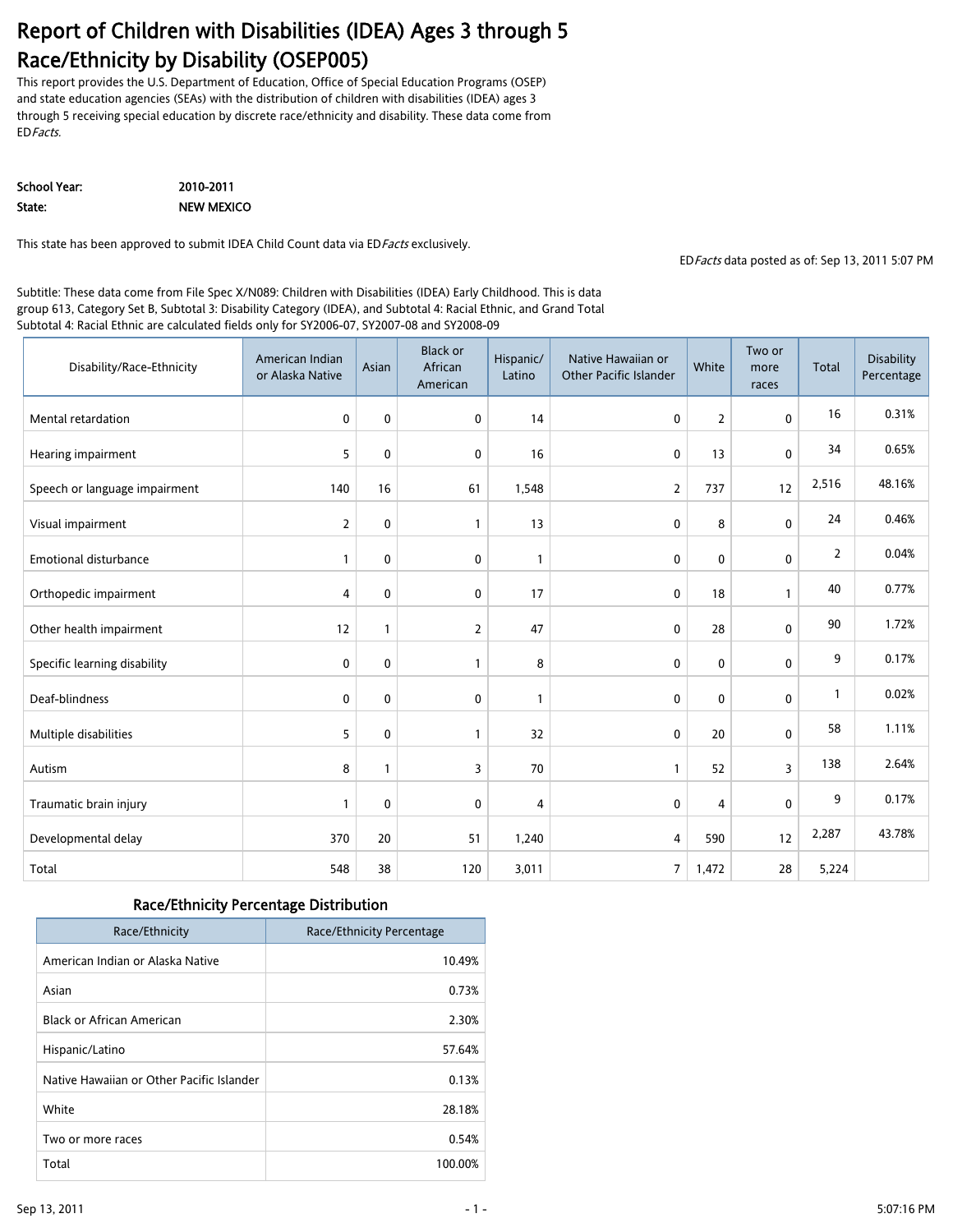## Report of Children with Disabilities (IDEA) Ages 3 through 5 Race/Ethnicity by Disability (OSEP005)

This report provides the U.S. Department of Education, Office of Special Education Programs (OSEP) and state education agencies (SEAs) with the distribution of children with disabilities (IDEA) ages 3 through 5 receiving special education by discrete race/ethnicity and disability. These data come from EDFacts.

School Year: 2010-2011 State: NEW MEXICO

This state has been approved to submit IDEA Child Count data via ED Facts exclusively.

EDFacts data posted as of: Sep 13, 2011 5:07 PM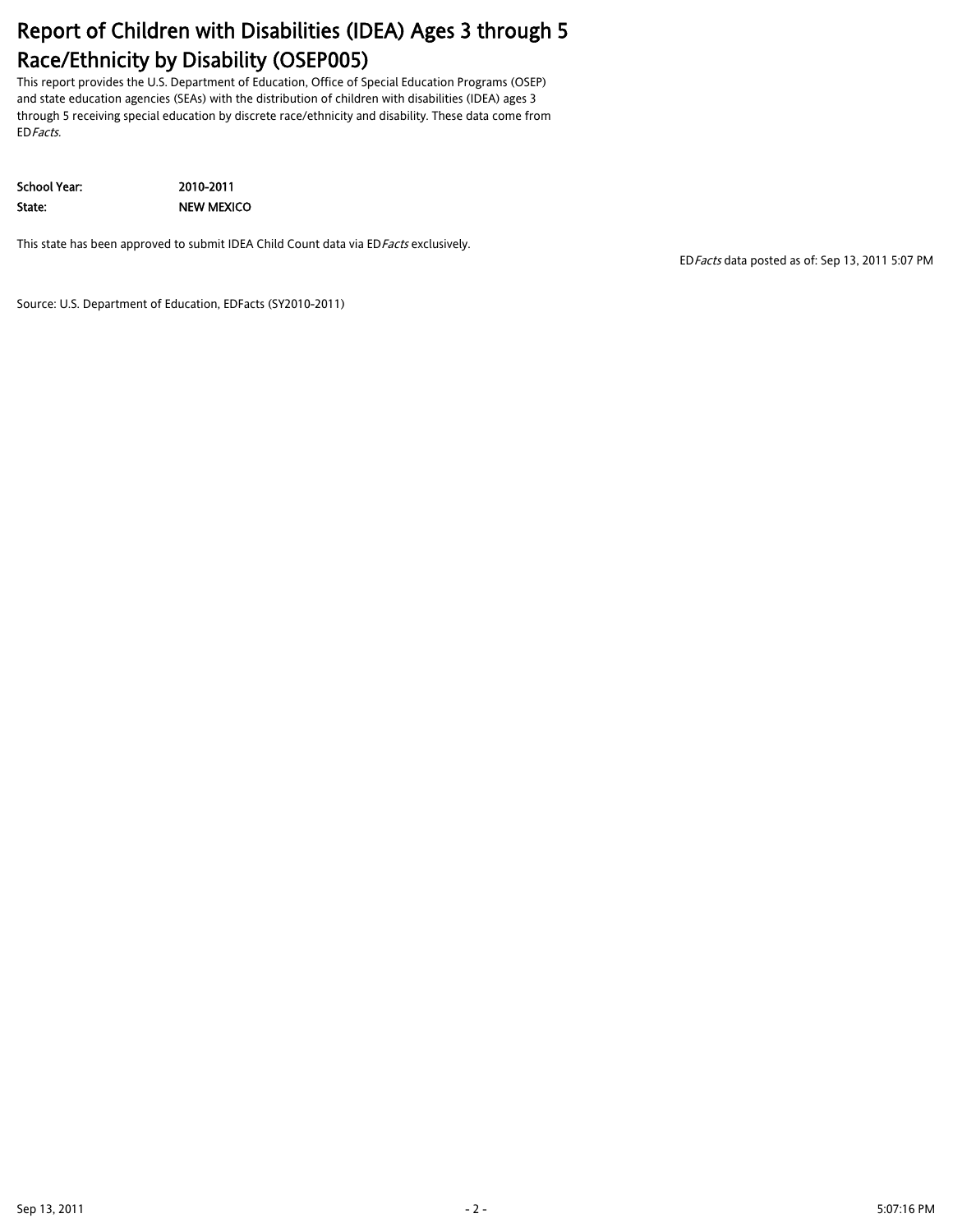This report provides the U.S. Department of Education, Office of Special Education Programs (OSEP), and state education agencies (SEAs) with student counts for children with disabilities (IDEA) receiving special education by age and disability. This information is provided for children ages 6 through 21.

To view another school year and state, use the prompts below to filter your search and click "Resubmit."

School Year: 2010-2011 State: NEW MEXICO

This state has been approved to submit IDEA Child Count data via ED Facts exclusively.

EDFacts data posted as of: Sep 13, 2011 5:23 PM

Subtitle: These data come from File Spec X/N002: Children with Disabilities (IDEA) School Age. This is Data Group 74, Category Set B, Subtotal 2: Age (School Age).

| <b>Disability</b>                | Age   |                |       |       |              |                |              |       |
|----------------------------------|-------|----------------|-------|-------|--------------|----------------|--------------|-------|
| Category                         | 6     | $\overline{7}$ | 8     | 9     | 10           | 11             | 12           | 13    |
| Mental retardation               | 51    | 54             | 74    | 124   | 165          | 156            | 147          | 161   |
| Hearing impairment               | 49    | 37             | 34    | 42    | 42           | 37             | 42           | 38    |
| Speech or language<br>impairment | 2,688 | 1,618          | 1,438 | 1,179 | 902          | 620            | 449          | 324   |
| Visual impairment                | 20    | 12             | 15    | 9     | 14           | 22             | 15           | 11    |
| Emotional disturbance            | 16    | 40             | 97    | 122   | 165          | 212            | 216          | 194   |
| Orthopedic impairment            | 34    | 26             | 19    | 18    | 24           | 20             | 19           | 14    |
| Other health impairment          | 115   | 133            | 208   | 230   | 293          | 292            | 334          | 324   |
| Specific learning disability     | 74    | 252            | 759   | 1,258 | 1,737        | 1,862          | 1,905        | 1,841 |
| Deaf-blindness                   | 1     | $\mathbf{1}$   | 0     | 1     | 0            | 0              | $\mathbf{0}$ | 0     |
| Multiple disabilities            | 53    | 37             | 44    | 62    | 49           | 52             | 56           | 65    |
| Autism                           | 175   | 114            | 121   | 124   | 131          | 116            | 118          | 103   |
| Traumatic brain injury           | 13    | $\overline{7}$ | 8     | 11    | 18           | $\overline{7}$ | 13           | 17    |
| Developmental delay              | 1,421 | 627            | 453   | 194   | $\mathbf{0}$ | $\mathbf{0}$   | $\mathbf{0}$ | 0     |
| Total                            | 4,710 | 2,958          | 3,270 | 3,374 | 3,540        | 3,396          | 3,314        | 3,092 |

1 The definition of developmental delay is state-determined and applies to children with disabilities (IDEA)

aged three through nine, or a subset of that age range. See 34 C.F.R. Part 300.111(b).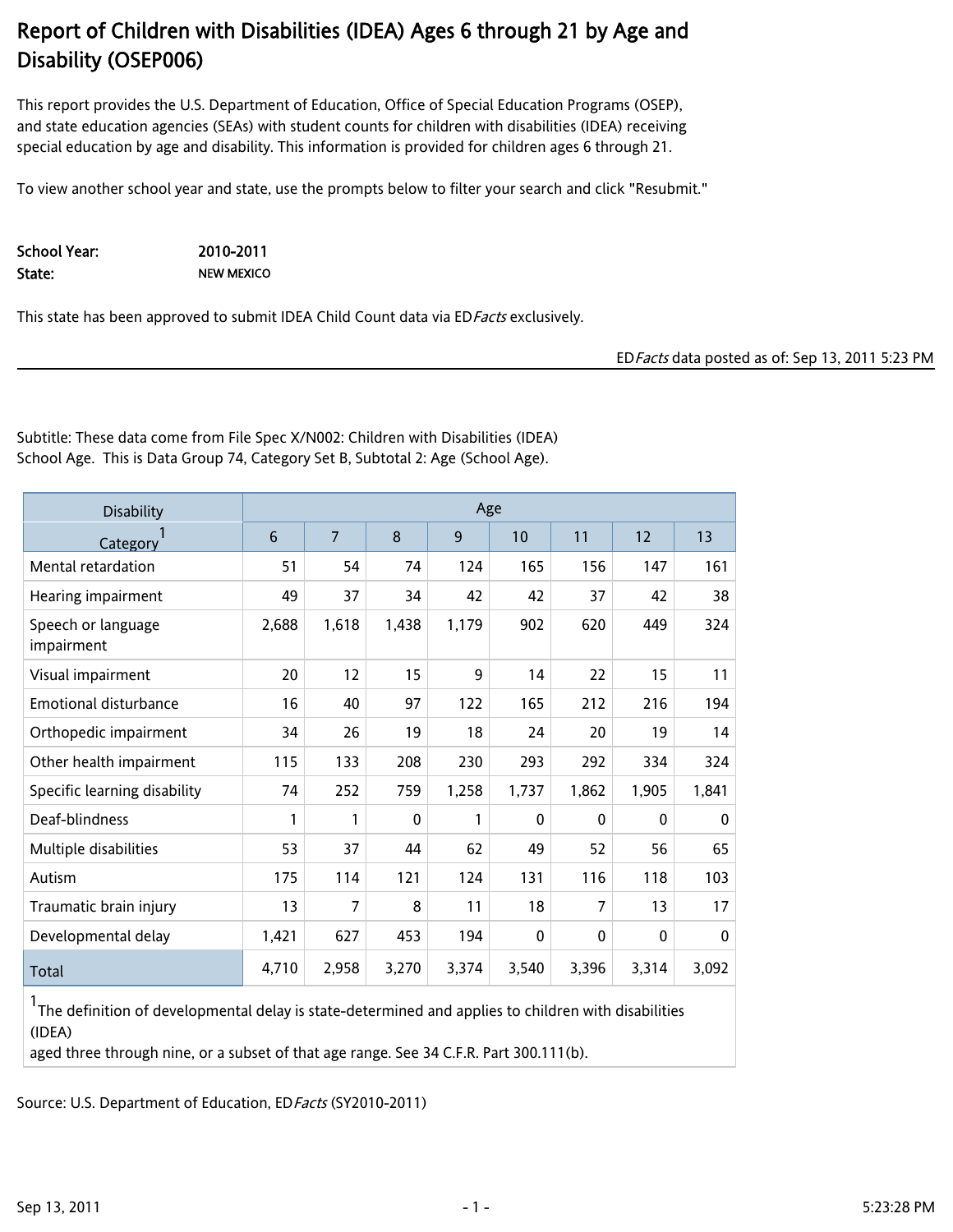This report provides the U.S. Department of Education, Office of Special Education Programs (OSEP), and state education agencies (SEAs) with student counts for children with disabilities (IDEA) receiving special education by age and disability. This information is provided for children ages 6 through 21.

To view another school year and state, use the prompts below to filter your search and click "Resubmit."

School Year: 2010-2011

State: NEW MEXICO

This state has been approved to submit IDEA Child Count data via ED Facts exclusively.

EDFacts data posted as of: Sep 13, 2011 5:23 PM

Subtitle: These data come from File Spec X/N002: Children with Disabilities (IDEA) School Age. This is Data Group 74, Category Set B, Subtotal 2: Age (School Age).

| <b>Disability</b>                |             |              |              | Age          |              |     |              |              |
|----------------------------------|-------------|--------------|--------------|--------------|--------------|-----|--------------|--------------|
| Category                         | 14          | 15           | 16           | 17           | 18           | 19  | 20           | 21           |
| Mental retardation               | 165         | 132          | 156          | 148          | 130          | 92  | 66           | 38           |
| Hearing impairment               | 36          | 45           | 43           | 44           | 26           | 8   | 4            | 0            |
| Speech or language<br>impairment | 225         | 170          | 158          | 138          | 75           | 19  | 8            | 1            |
| Visual impairment                | 16          | 13           | 14           | 14           | 9            | 3   | 1            | 3            |
| Emotional disturbance            | 235         | 226          | 248          | 204          | 104          | 38  | 10           | 13           |
| Orthopedic impairment            | 15          | 21           | 15           | 19           | 11           | 3   | 2            | $\mathbf{0}$ |
| Other health impairment          | 339         | 293          | 282          | 294          | 122          | 32  | 13           | 9            |
| Specific learning disability     | 1,752       | 1,822        | 1,708        | 1,707        | 892          | 228 | 93           | 49           |
| Deaf-blindness                   | 1           | 1            | $\mathbf{0}$ | $\mathbf{0}$ | $\mathbf{0}$ | 0   | $\mathbf{0}$ | 0            |
| Multiple disabilities            | 61          | 63           | 73           | 81           | 71           | 42  | 35           | 21           |
| Autism                           | 88          | 88           | 73           | 73           | 38           | 20  | 16           | 10           |
| Traumatic brain injury           | 11          | 14           | 21           | 24           | 12           | 8   | 5            | 1            |
| Developmental delay              | $\mathbf 0$ | $\mathbf{0}$ | $\mathbf{0}$ | $\mathbf{0}$ | $\mathbf{0}$ | 0   | $\mathbf{0}$ | 0            |
| Total                            | 2,944       | 2,888        | 2,791        | 2,746        | 1,490        | 493 | 253          | 145          |

1 The definition of developmental delay is state-determined and applies to children with disabilities (IDEA)

aged three through nine, or a subset of that age range. See 34 C.F.R. Part 300.111(b).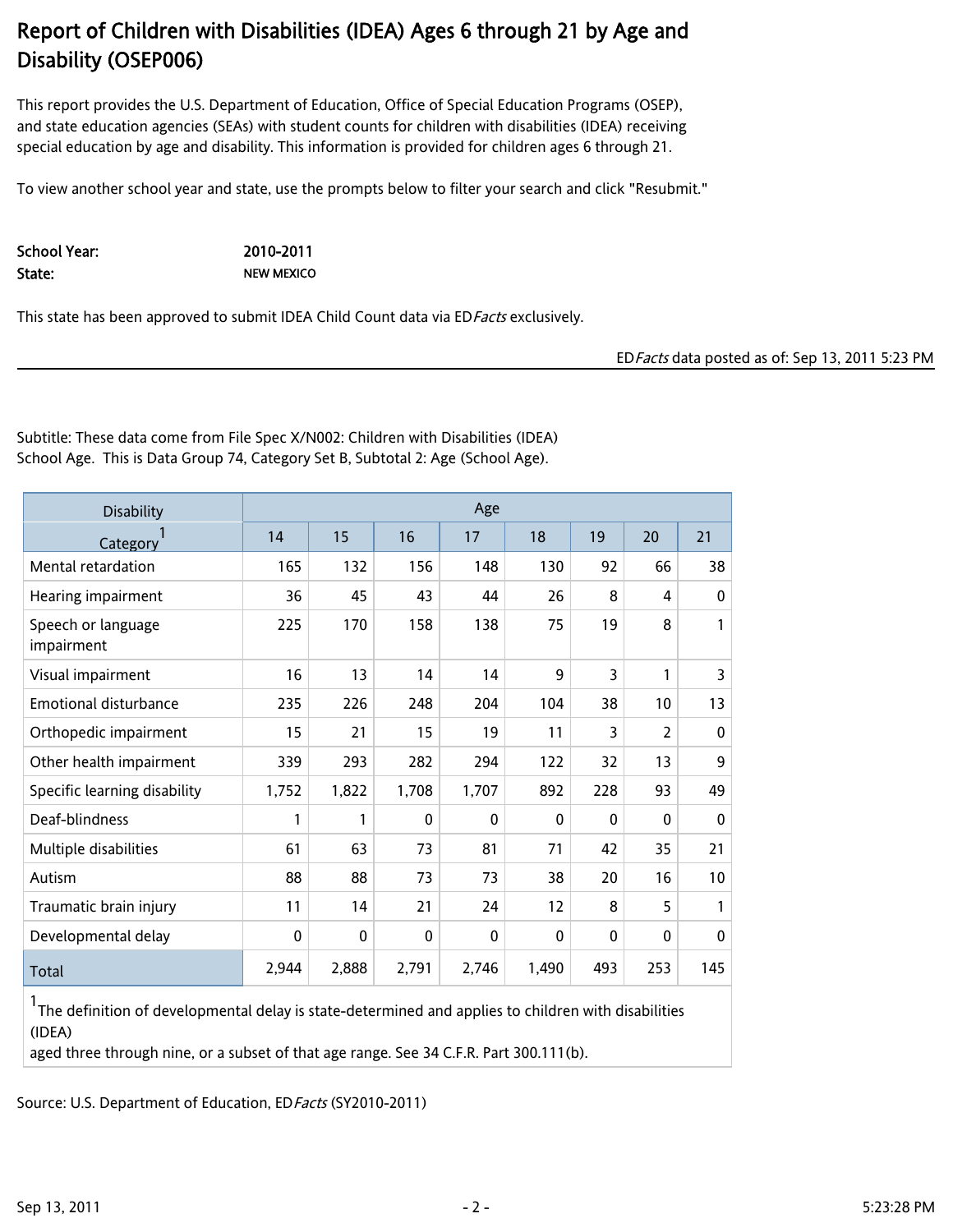This report provides the U.S. Department of Education, Office of Special Education Programs (OSEP), and state education agencies (SEAs) with student counts for children with disabilities (IDEA) receiving special education by age and disability. This information is provided for children ages 6 through 21.

To view another school year and state, use the prompts below to filter your search and click "Resubmit."

School Year: 2010-2011

State: NEW MEXICO

This state has been approved to submit IDEA Child Count data via ED Facts exclusively.

EDFacts data posted as of: Sep 13, 2011 5:23 PM

Subtitle: These data come from File Spec X/N002: Children with Disabilities (IDEA) School Age. This is Data Group 74, Subtotal 3: Disability Category (IDEA).

Percentage of children with disabilities (IDEA), for ages 6 through 21

| <b>Disability Category</b>    | Percentage |
|-------------------------------|------------|
| Mental retardation            | 4.49%      |
| Hearing impairment            | 1.27%      |
| Speech or language impairment | 24.18%     |
| Visual impairment             | 0.46%      |
| Emotional disturbance         | 5.17%      |
| Orthopedic impairment         | 0.63%      |
| Other health impairment       | 8.00%      |
| Specific learning disability  | 43.33%     |
| Deaf-blindness                | 0.01%      |
| Multiple disabilities         | 2.09%      |
| Autism                        | 3.40%      |
| Traumatic brain injury        | 0.46%      |
| Developmental delay           | 6.51%      |
| Total                         | 100.00%    |

1 The definition of developmental delay is state-determined and applies to children with disabilities (IDEA) aged three through nine, or a subset of that age range. See 34 C.F.R. Part 300.111(b).

2 Percentage values displayed on this report were calculated based on the child count subtotals submitted by the SEA.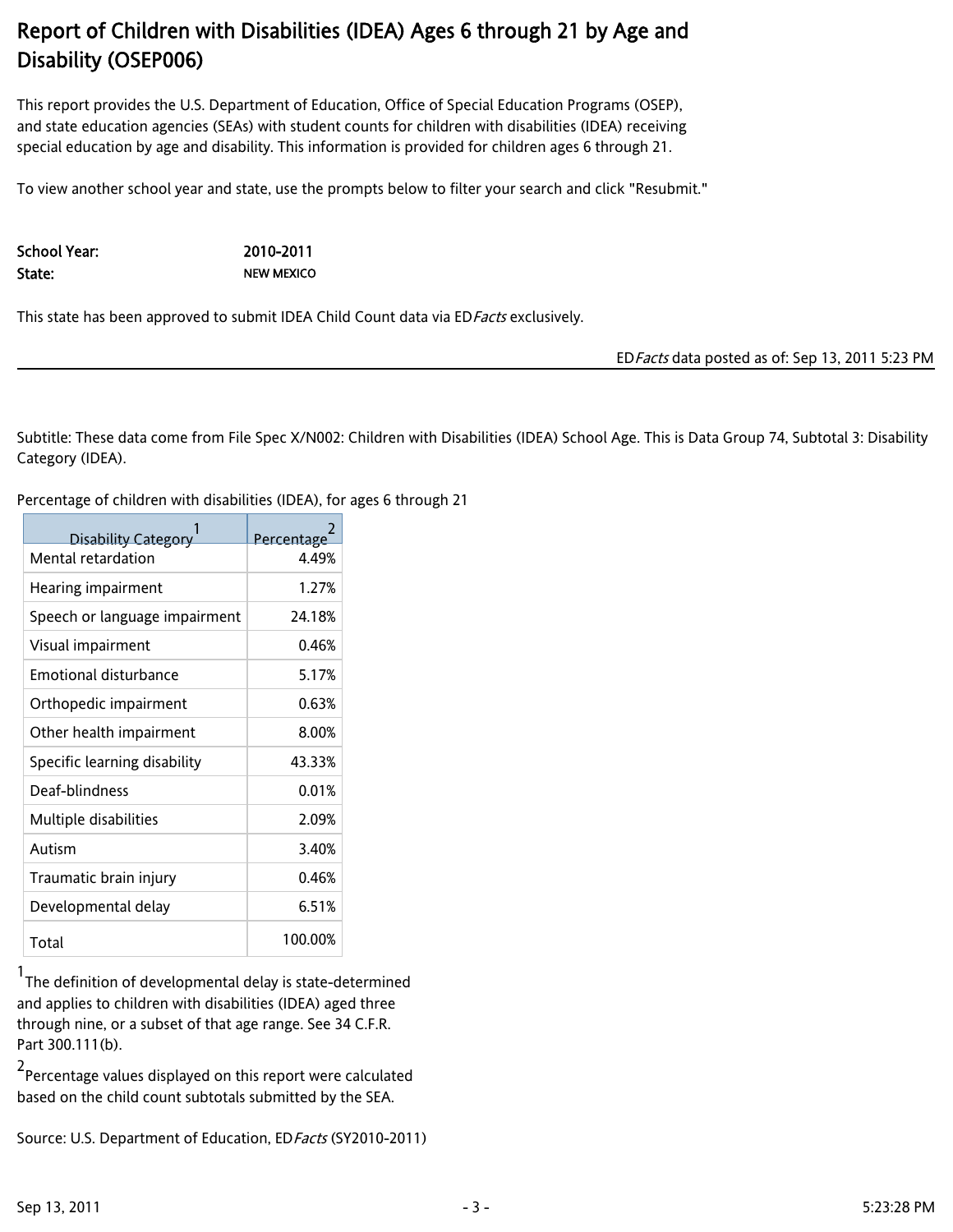This report provides the U.S. Department of Education, Office of Special Education Programs (OSEP), and state education agencies (SEAs) with student counts for children with disabilities (IDEA) receiving special education by age and disability. This information is provided for children ages 6 through 21.

To view another school year and state, use the prompts below to filter your search and click "Resubmit."

School Year: 2010-2011

State: NEW MEXICO

This state has been approved to submit IDEA Child Count data via ED Facts exclusively.

EDFacts data posted as of: Sep 13, 2011 5:23 PM

Subtitle: These data come from File Spec X/N002: Children with Disabilities (IDEA) School Age. This is Data Group 74, Subtotal 2: Age (School Age).

Percentage of children with disabilities (IDEA), for ages 6 through 21

| Age   | Percentage |
|-------|------------|
| 6     | 11.38%     |
| 7     | 7.14%      |
| 8     | 7.90%      |
| 9     | 8.15%      |
| 10    | 8.55%      |
| 11    | 8.20%      |
| 12    | 8.00%      |
| 13    | 7.47%      |
| 14    | 7.11%      |
| 15    | 6.98%      |
| 16    | 6.74%      |
| 17    | 6.63%      |
| 18    | 3.60%      |
| 19    | 1.19%      |
| 20    | 0.61%      |
| 21    | 0.35%      |
| Total | 100.00%    |

2 Percentage values displayed on this report were calculated based on the child count subtotals submitted by the SEA.

Source: U.S. Department of Education, ED Facts (SY2010-2011)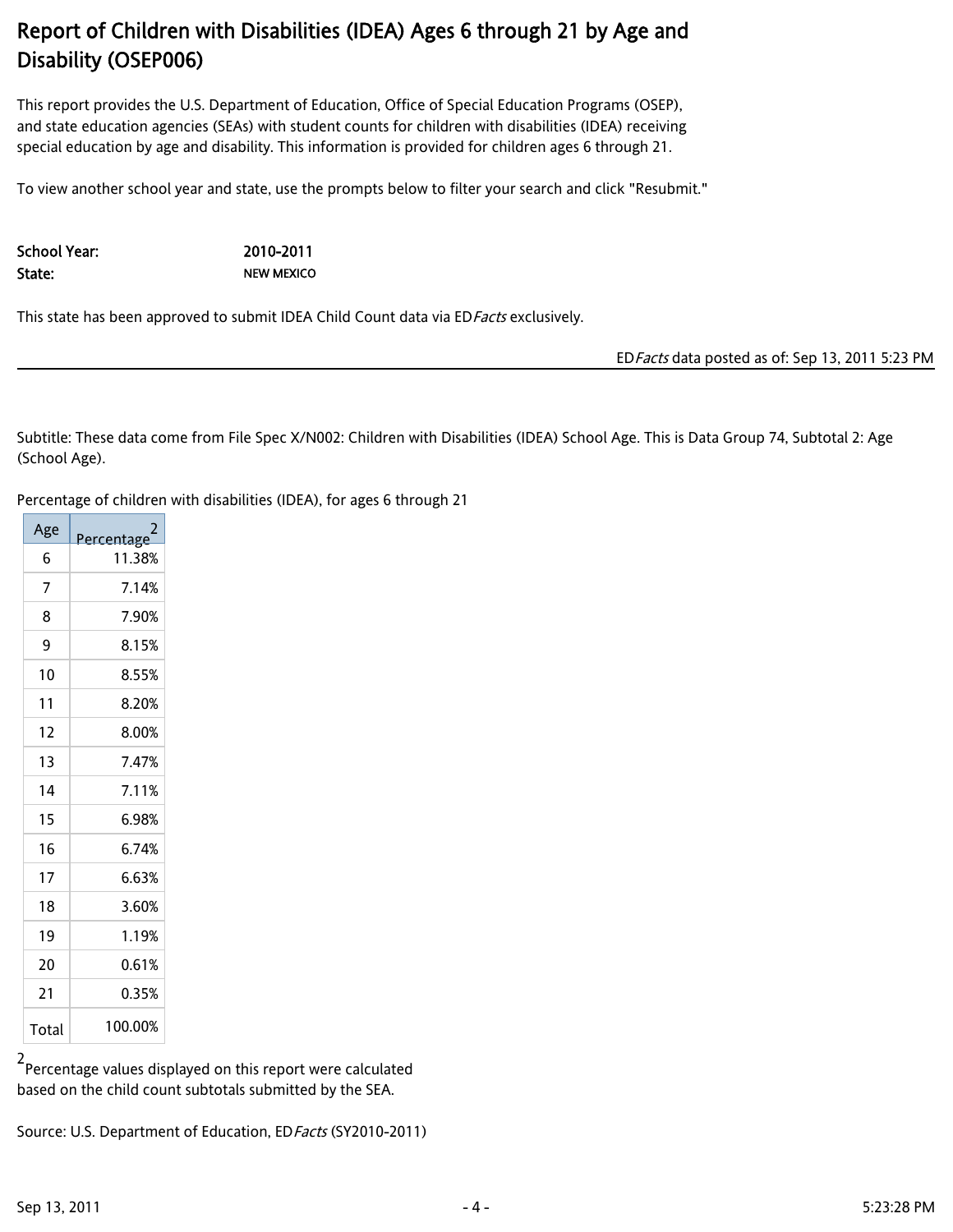## Report of Children with Disabilities (IDEA) Ages 6 through 21 Race/Ethnicity by Disability (OSEP007)

This report provides the U.S. Department of Education, Office of Special Education Programs (OSEP) and state education agencies (SEAs) with the distribution of children with disabilities (IDEA) ages 6 through 21 by race/ethnicity and disability. These data come from ED Facts.

| School Year: | 2010-2011         |
|--------------|-------------------|
| State:       | <b>NEW MEXICO</b> |

This state has been approved to submit IDEA Child Count data via ED Facts exclusively.

#### EDFacts data posted as of: Sep 15, 2011 6:57 PM

Subtitle: These data come from File Spec X/N002: Children with Disabilities (IDEA) School Age. This is Data Group 74, Category Set A, Subtotal 3: Disability Category (IDEA), Subtotal 4: Racial Ethnic, and Grand Total.Subtotal 4: Racial Ethnic are calculated fields only for SY2006-07, SY2007-08 and SY2008-09

| Disability/Race-Ethnicity        | American<br>Indian or<br>Alaska<br><b>Native</b> | Asian          | <b>Black or</b><br>African<br>American | Hispanic/<br>Latino | <b>Native</b><br>Hawaiian<br>or Other<br>Pacific<br>Islander | White  | Two<br>or<br>more<br>races | Total  | Disability<br>Percentage |
|----------------------------------|--------------------------------------------------|----------------|----------------------------------------|---------------------|--------------------------------------------------------------|--------|----------------------------|--------|--------------------------|
| Mental retardation               | 235                                              | 20             | 62                                     | 1,120               | 1                                                            | 404    | 17                         | 1,859  | 4.49%                    |
| Hearing impairment               | 65                                               | 8              | 18                                     | 306                 | 0                                                            | 125    | 5                          | 527    | 1.27%                    |
| Speech or language<br>impairment | 1,024                                            | 83             | 198                                    | 6,017               | 6                                                            | 2,575  | 109                        | 10,012 | 24.18%                   |
| Visual impairment                | 26                                               | 1              | 5                                      | 106                 | 0                                                            | 49     | 4                          | 191    | 0.46%                    |
| <b>Emotional disturbance</b>     | 222                                              | 8              | 86                                     | 1,088               | 0                                                            | 704    | 32                         | 2,140  | 5.17%                    |
| Orthopedic impairment            | 16                                               | $\overline{4}$ | 6                                      | 152                 | 0                                                            | 77     | 5                          | 260    | 0.63%                    |
| Other health impairment          | 245                                              | 13             | 84                                     | 1,701               | 2                                                            | 1,228  | 40                         | 3,313  | 8.00%                    |
| Specific learning disability     | 2,268                                            | 66             | 485                                    | 11,152              | 1                                                            | 3,796  | 171                        | 17,939 | 43.33%                   |
| Deaf-blindness                   | 0                                                | 0              | 0                                      | 4                   | 0                                                            | 1      | $\mathbf{0}$               | 5      | 0.01%                    |
| Multiple disabilities            | 127                                              | 10             | 10                                     | 472                 | 1                                                            | 239    | 6                          | 865    | 2.09%                    |
| Autism                           | 72                                               | 21             | 36                                     | 604                 | 0                                                            | 640    | 35                         | 1,408  | 3.40%                    |
| Traumatic brain injury           | 27                                               | 1              | 3                                      | 108                 | 0                                                            | 49     | 2                          | 190    | 0.46%                    |
| Total                            | 4,838                                            | 256            | 1,049                                  | 24,252              | 11                                                           | 10,549 | 449                        | 41,404 | 100.00%                  |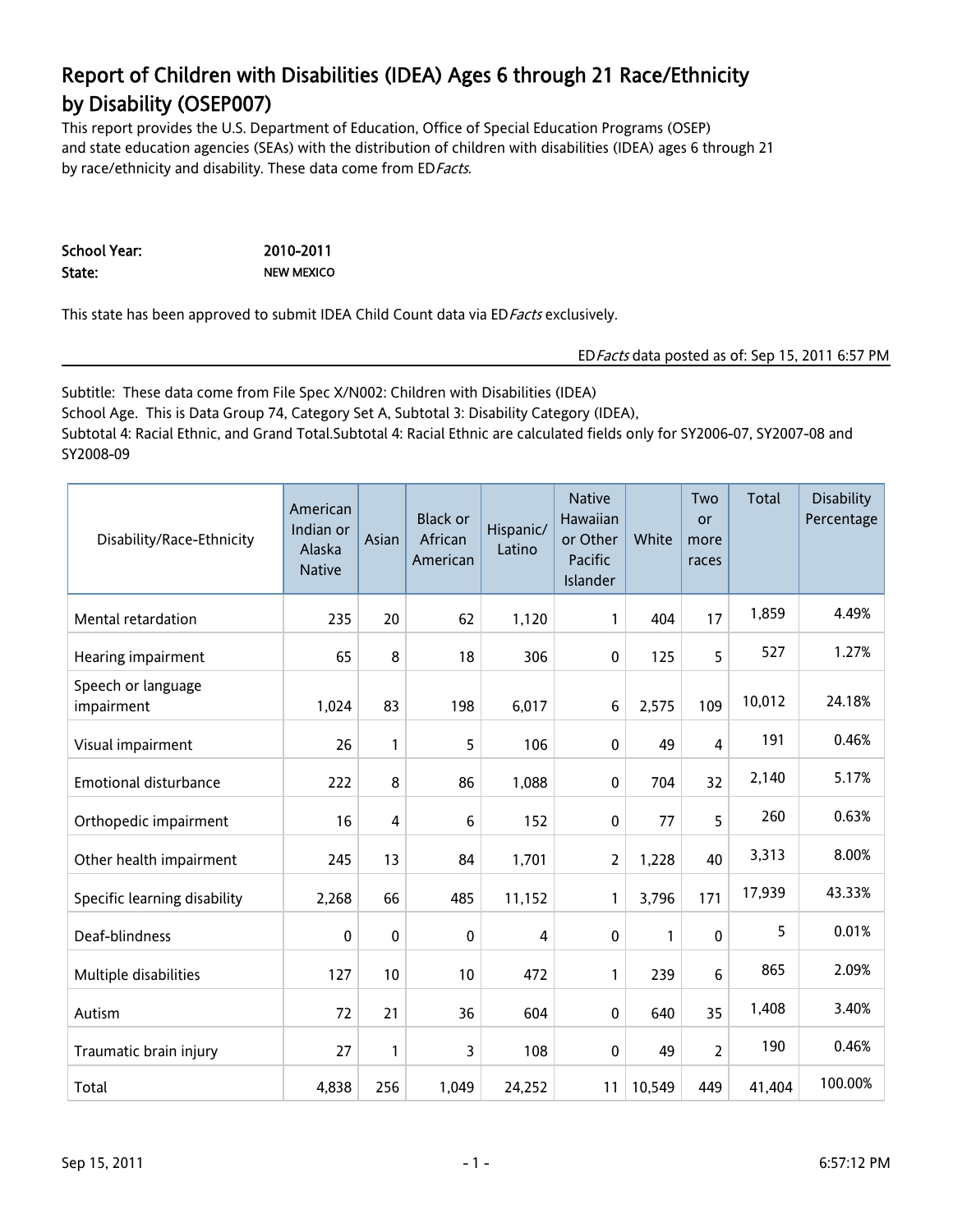## Report of Children with Disabilities (IDEA) Ages 6 through 21 Race/Ethnicity by Disability (OSEP007)

This report provides the U.S. Department of Education, Office of Special Education Programs (OSEP) and state education agencies (SEAs) with the distribution of children with disabilities (IDEA) ages 6 through 21 by race/ethnicity and disability. These data come from ED Facts.

| School Year: | 2010-2011         |
|--------------|-------------------|
| State:       | <b>NEW MEXICO</b> |

This state has been approved to submit IDEA Child Count data via ED Facts exclusively.

#### EDFacts data posted as of: Sep 15, 2011 6:57 PM

Subtitle: These data come from File Spec X/N002: Children with Disabilities (IDEA) School Age. This is Data Group 74, Category Set A, Subtotal 3: Disability Category (IDEA), Subtotal 4: Racial Ethnic, and Grand Total.Subtotal 4: Racial Ethnic are calculated fields only for SY2006-07, SY2007-08 and SY2008-09

| Disability/Race-Ethnicity | American<br>Indian or<br>Alaska<br><b>Native</b> | Asian | Black or<br>African<br>American | Hispanic/<br>Latino | <b>Native</b><br>Hawaiian<br>or Other<br>Pacific<br>Islander | White  | Two<br>or<br>more<br>races | Total  | <b>Disability</b><br>Percentage |
|---------------------------|--------------------------------------------------|-------|---------------------------------|---------------------|--------------------------------------------------------------|--------|----------------------------|--------|---------------------------------|
| Developmental delay       | 511                                              | 21    | 56                              | 1,422               | 0                                                            | 662    | 23                         | 2,695  | 6.51%                           |
| Total                     | 4,838                                            | 256   | 1,049                           | 24,252              |                                                              | 10,549 | 449                        | 41,404 | 100.00%                         |